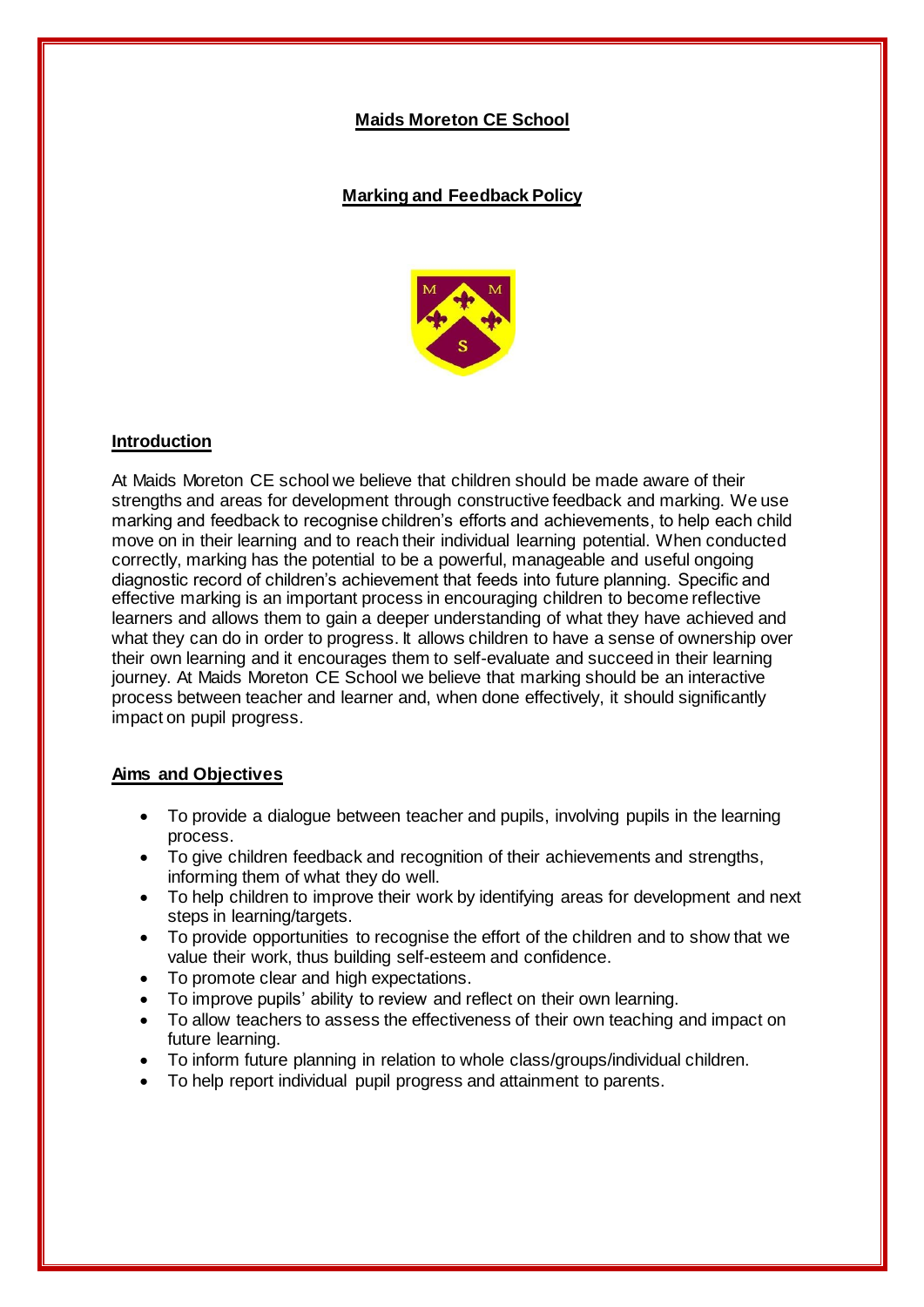## **How do we ensure our feedback is effective?**

It is important for teachers to understand the potential benefits and the possible limitations of feedback to learners so they can consciously apply effective feedback which supports children in making good or better progress:

## **Effective feedback should:**

- Focus clearly on the learning objective and success criteria. The criteria should be shared with the pupils at the outset of the lesson.
- Be specific, explanatory and clear e.g. "It was good that you ..." "I like the way that you…..", rather than just "correct" "good" or "well done."
- Focus on success as well as providing specific guidance and next steps on how to improve.
- Motivate children by celebrating success and be framed in positive language, so it is perceived by children as constructively helping them to improve.
- Outline progress, comparing what a learner is doing well right now with what they have done less successfully before e.g. ""I am pleased to see that you have used adjectives in your work today." "Well done for using paragraphs accurately today."
- Allow specific time for pupils to read, reflect, respond and act upon the suggestions made.
- Inform and impact on future planning, teaching and individual target setting.
- Be accessible to the pupils and manageable for the staff.
- Involve all adults working with the pupils.
- Use consistent codes and symbols which are displayed in each classroom and in the back cover of children's books. [English and maths books]
- Be legible and accurate, using the school's agreed handwriting style. It is expected that all adult written comments are neat, legible and model our handwriting policy, with good use of grammar, spelling and punctuation.
- Be timely and regular to ensure day to day progression.

### **Types of Feedback:**

.

### **At Maids Moreton CE School feedback takes the following forms:**

- Instantaneous written feedback- provided to pupils during lessons.
- Instantaneous oral feedback-provided to pupils during lessons.
- Written summative feedback after lessons.
- Written formative/developmental feedback after lessons.

#### **Instantaneous feedback**

Wherever possible, written marking and oral feedback will take place alongside the child as we believe that an instant response to learning accelerates progress. At Maids Moreton CE School we dedicate time to this vital part of assessment for learning.

### **Oral feedback**

We endeavour to give pupils oral feedback during lessons as this is the most effective and timely means of addressing misconceptions, ensuring the learning is on track and accelerating progress. Oral feedback from the teacher or teaching assistant during a lesson should focus primarily on the learning intention and success criteria. Other technical features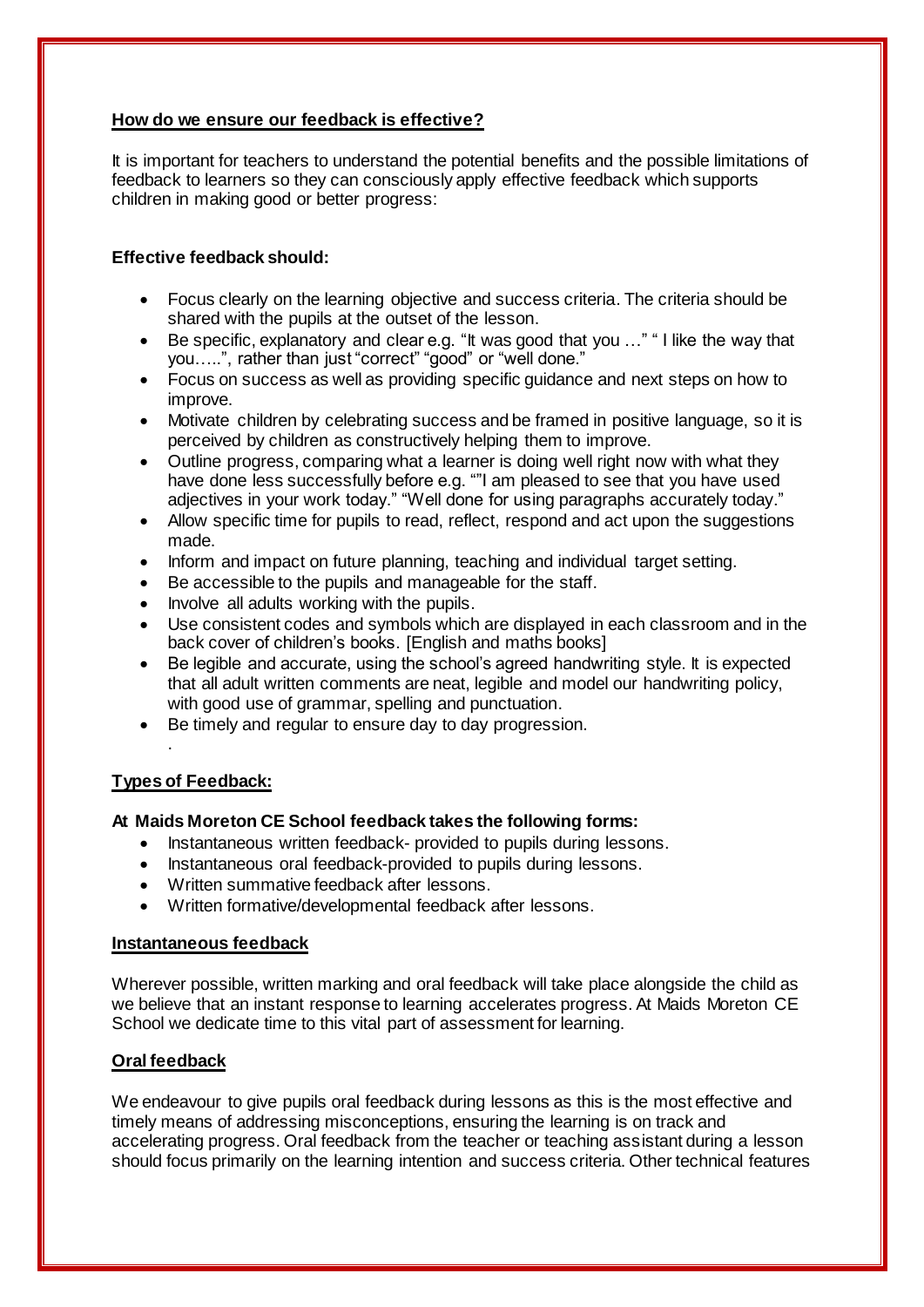should also be mentioned alongside this, e.g. handwriting, spelling, grammar and presentation.

### **Summative Feedback and Marking**

Summative assessment is the process of measuring children's achievements after teaching and learning have taken place.

#### **All children's work is marked against the learning objective/success criteria using the following agreed codes and procedures:**

- All work is marked in green pen
- All work is marked against the learning objective which is written at the top of each piece of work, either by an adult or by the child. The following codes are used:
	- OA-objective achieved.
	- PA-objective partially achieved.
	- \* objective not achieved.
- The level of support provided is also indicated next to the learning objective:
	- I-independent.
	- WS-with support
	- Verbal feedback is marked with a V with a comment about the nature of the feedback.
	- The success criteria are shared with the children either verbally or through written means, according to the age and ability of the pupils. This is displayed on the whiteboard or interactive whiteboard for the duration of the lesson.
	- In English, children self-assess and/or peer assess against the success criteria. Children are given regular opportunities as part of the plenary to self or peer assess their work. In Year 2 and in the latter part of Year 1, children complete a written success criteria chart in their English books, assessing whether they have achieved, partially achieved or not achieved each element of the success criteria.
	- All children complete a written success criteria chart for Big Writes.
	- Children also self-assess by traffic lighting in red, yellow and green next to the learning objective in English and maths to indicate their level of understanding.
	- Ticks and dots are used to indicate correct/incorrect answers on closed tasks.
	- Double ticks are used to indicate work that has been corrected, e.g. maths calculations. Children must not rub out, but should indicate the new answer next to the previous attempt.
	- Next steps are identified where appropriate.
	- Children are encouraged to self-check or re-read their work before presenting for marking.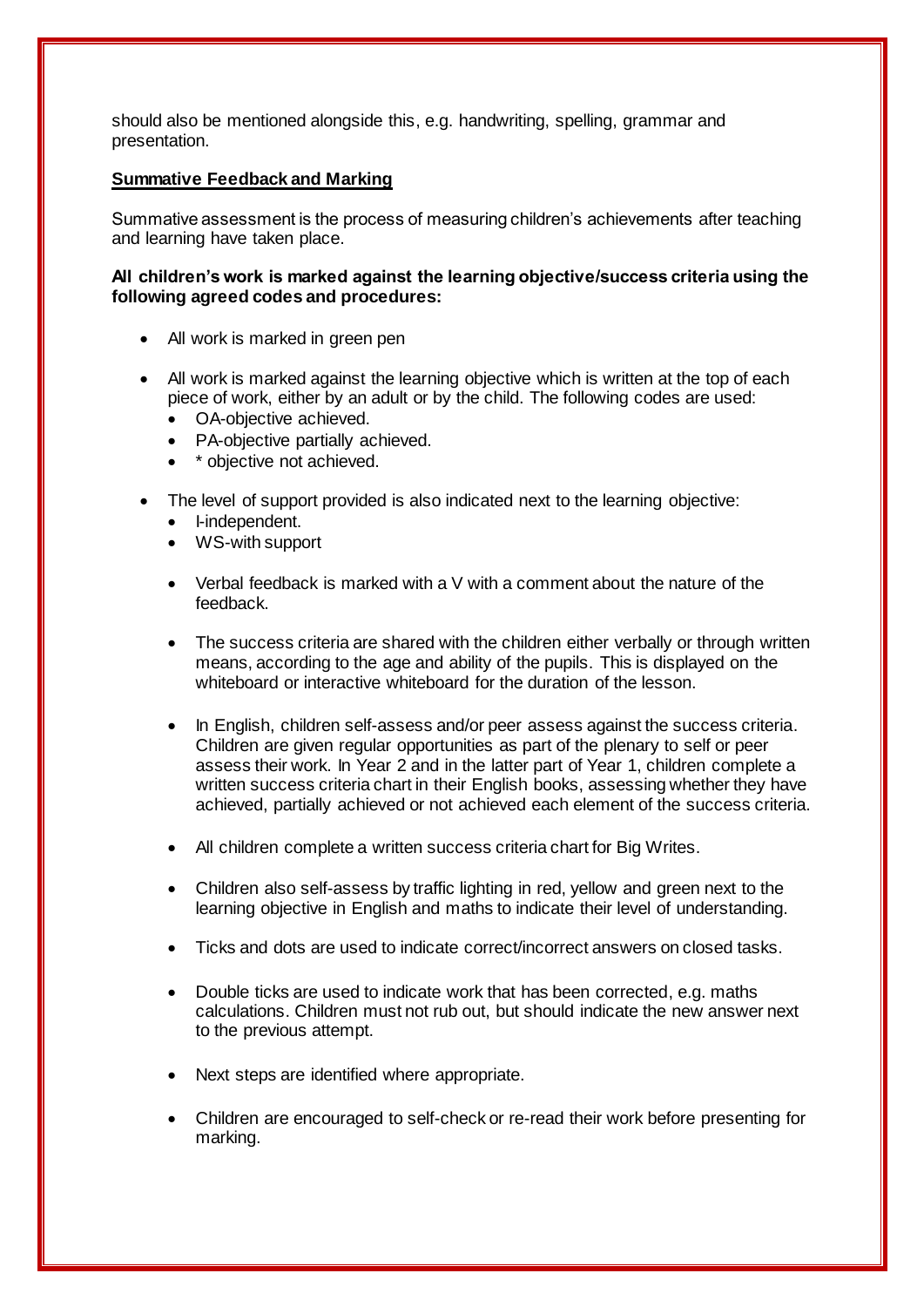- Where applicable, in English and maths, reference is made to children's progress against their individual targets in the marking.
- Marking an anonymous child's work using the airplay feature on the ipad is used to teach particular skills and model the process of checking and editing. Several pieces of work can also be compared to share successes and model expectations.
- Where children's work is not of an acceptable standard for their developmental stage in terms of content, quantity, quality and/or presentation, the teacher must refer to this in her marking and address this with the pupil, either within or after the lesson.

### **Formative/Developmental Feedback and Marking**

Formative feedback involves communicating information to the learner that is intended to modify the child's thinking for the purpose of improving learning. In order to move pupils on in their learning and accelerate their progress, some work will be developmentally marked. It is important that marking has an impact on pupils' learning and is manageable for teachers. Not all pieces of work will be formatively marked. Teachers need to decide whether work will be summatively marked or given detailed attention.

In order for the marking to be formative, the information must be used and acted on by the children. Therefore, when work has been marked in this way, time is given for children to read and respond based on the improvements suggested.

#### **At Maids Moreton CE School we adopt the following formative marking procedures:**

- Pink highlighters ["perfect pink"] are used to show things that the children are doing well/where they have met the learning objective/success criteria in English lesson. These are linked to the Learning Objective or Success Criteria.
- Yellow highlighters ["useful yellow"] are used to identify areas for development and next steps in learning in English, maths and where applicable in other subjects. The teacher highlights the most developmentally appropriate aspects of the work to be improved, usually linked to the success criteria/learning objective with a maximum of three areas identified. Technical elements, including errors in spelling and punctuation, are also subject to "useful yellow" marking, across all subjects.
- Children are given time to read teacher comments, look at symbols and read the feedback from the previous day's work and then make focussed improvements based on the teacher's comments. The teacher needs to make time available for this to happen. For example it may be an early morning task or 5-10 minutes at the beginning of the next lesson.
- At least, one English piece of work needs to be developmentally marked each week with next steps, areas of strength and areas for development highlighted in pink [strengths] and yellow [areas for development], and opportunities given for pupils to respond to the marking.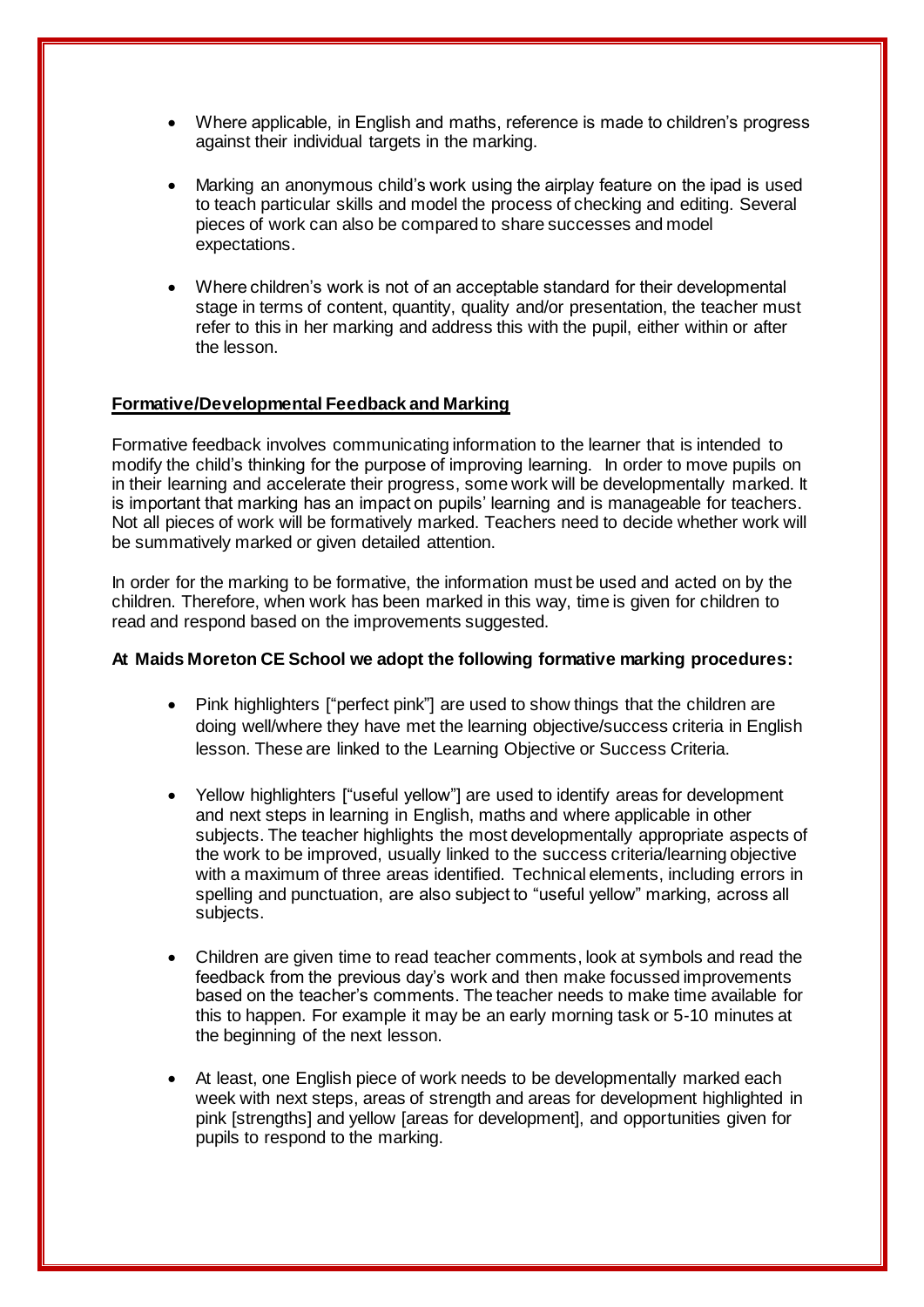- Likewise, a minimum of one Maths activity will be extended through developmental marking or challenge weekly. This sometimes takes the form of a whole class, or targeted group lesson introduction using AFL [assessment for learning] from marking work from the previous day's lesson. Where this is the case, this must be evidenced in the children's books.
- All "Big Writes" will be developmentally marked.
- Science will be developmentally marked at least once a half term.
- Foundation subjects will be developmentally marked where the lesson/task lends itself to this.
- Where work is developmentally marked, children's responses to the marking must also be marked and annotated by the teacher.
- Only a limited number of improvements need to be identified so the child is motivated to make changes to improve their work.

## **Examples of developmental marking in English:**

• A **reminder** prompt e.g. "Write a sentence about the prince's clothes. Can you include two adiectives"?

• A **scaffolded** prompt e.g. "What was the monster doing? The monster was so angry that he………………………..

• An **example** prompt (e.g. choose one of these or one of your own: "He ran around in circles looking for the rabbit". "The dog could not believe his eyes."

### **Examples of developmental marking in maths:**

- Correcting errors in calculations
- Children answering written questions/calculations posed by teachers in the marking. These can either be used to provide challenge/extension or reinforcement.

### **Basic Literacy and Numeracy skills/secretarial features**

### **Letter Formation**

Letter formation should be addressed across all work in all subjects but should not supersede the learning objective and success criteria as the main focus or learning. Incorrect letter formation should be highlighted in yellow (only highlight one example of each incorrect letter) and the correct formation should be modelled for the child using the school handwriting policy, for the child to copy four times. This must then be tracked in future work to ensure improvement is sustained.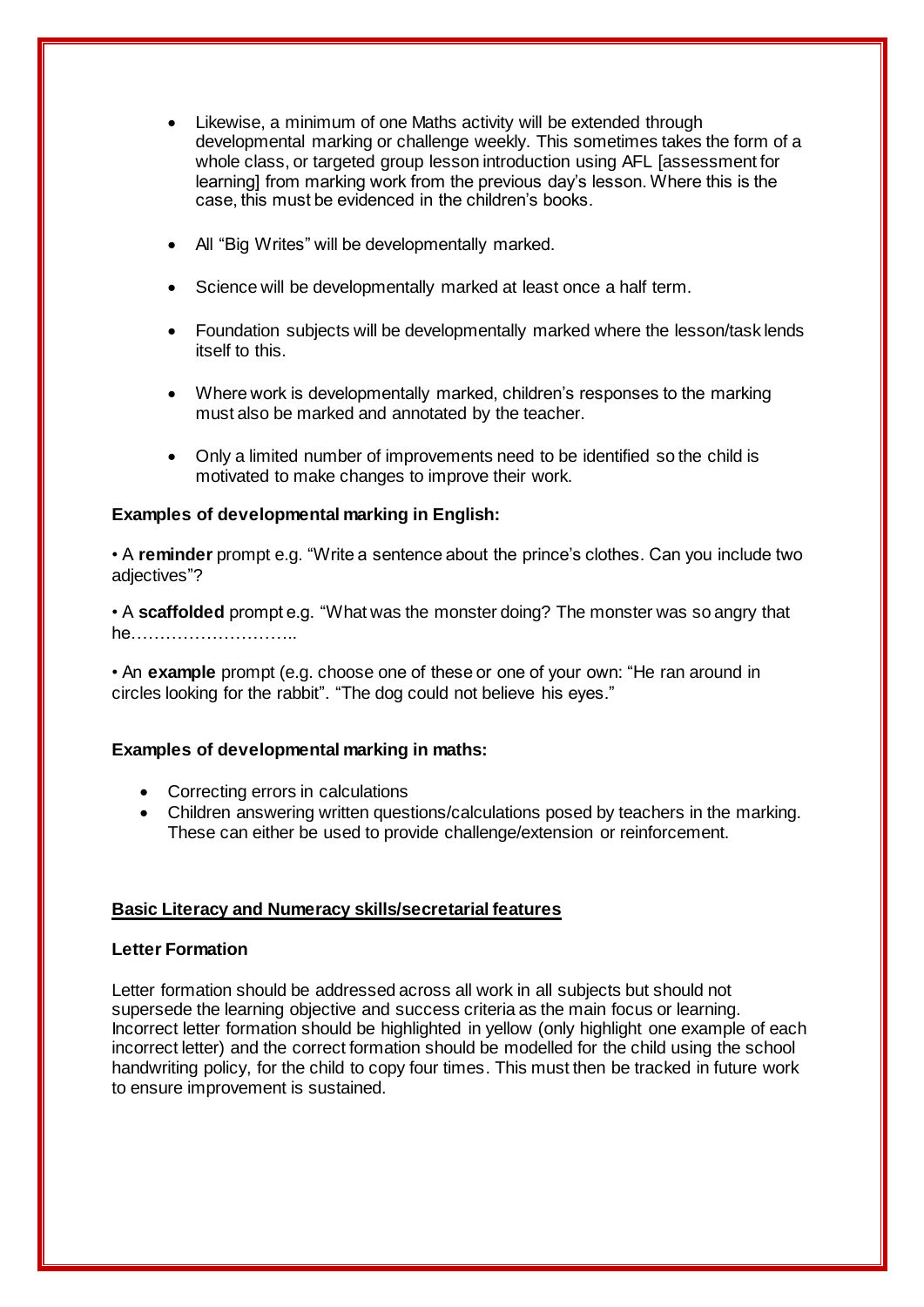#### **Number Formation**

In maths, and across the curriculum, any examples of incorrect number formations should be highlighted in yellow (only highlight one example of each incorrect digit) and modelled for the child to copy four times. This must then be tracked in future work to ensure improvement is sustained.

### **Spelling**

Two or three incorrect common words should be selected, dependent on ability, to be corrected. Teachers may choose to model words using the school's policy for handwriting for children to copy four times. This must then be tracked in future work to encourage improvement to be sustained.

#### **Punctuation and Grammar**

Teachers should alert children to errors in punctuation and grammar found in their written work, with time set aside for children to make corrections. Teachers will also use assessment for learning to directly teach these skills to relevant pupils through subsequent lessons.

Teachers should remember that children cannot effectively focus on too many things at once. When a child finishes a piece of work they should be encouraged to check for things they know are not quite right but should not be expected to correct all secretarial errors. Wherever possible, basic skills should be improved through marking, without becoming overwhelming for the child.

### **Marking in EYFS**

Much of pupils' work in EYFS is practical and the marking of work is only a small component of the feedback role of EYFS staff. The majority of feedback is given orally, where the staff recognise and praise the effort, progress and achievement made by the children and suggest how they could improve their work either during the task itself or for next time.

Within the EYFS there are numerous opportunities for effective marking and feedback:

- Written comments on pieces of work in books following adult led tasks.
- Constructive oral comments during and after practical activities.
- Written observations and photo evidence through the Tapestry Online Learning Journal to which EYFS staff and parents all contribute.

The EYFS team mark children's adult led writing using the same marking codes as Key Stage 1. Any written comments describe the child's achievements and comment on the process of completing the activity. EYFS staff introduce "perfect pink" and "useful yellow" marking in English in the Summer Term to support transition to Year One.

### **Next Steps**

Regular next steps are set for all children. These next steps are identified from gaps in their current learning against the Early Years Developmental Matters. All next steps are shared with all members of the EYFS team and parents on Tapestry. When progress is seen against these next steps, this too is updated on Tapestry. Staff in the EYFS team provide daily opportunities for children to work on these next steps within the indoor and outdoor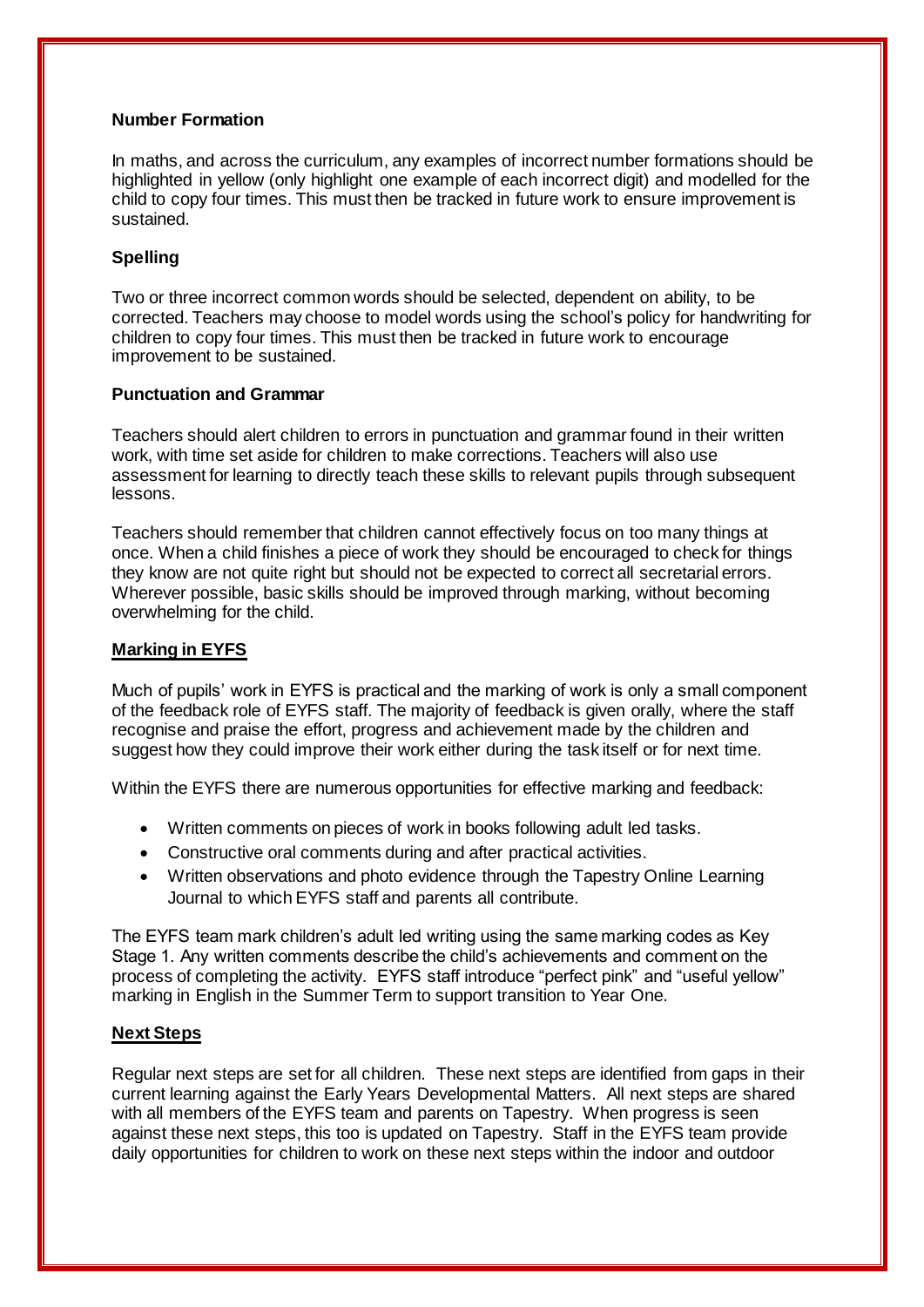provision. This might be through an adult led planned activity or through child initiated learning.

# **Monitoring, evaluation and review**

The school will review this policy on a three year cycle and assess its implementation and effectiveness. The policy will be promoted and implemented throughout the school.

|                             | Written by Keira Ainsworth: | March 2017        |
|-----------------------------|-----------------------------|-------------------|
| Revised by Keira Ainsworth: |                             | <b>April 2020</b> |
| Adopted by Governing Body:  |                             | <b>July 2020</b>  |
| <b>Review Date:</b>         | <b>July 2023</b>            |                   |